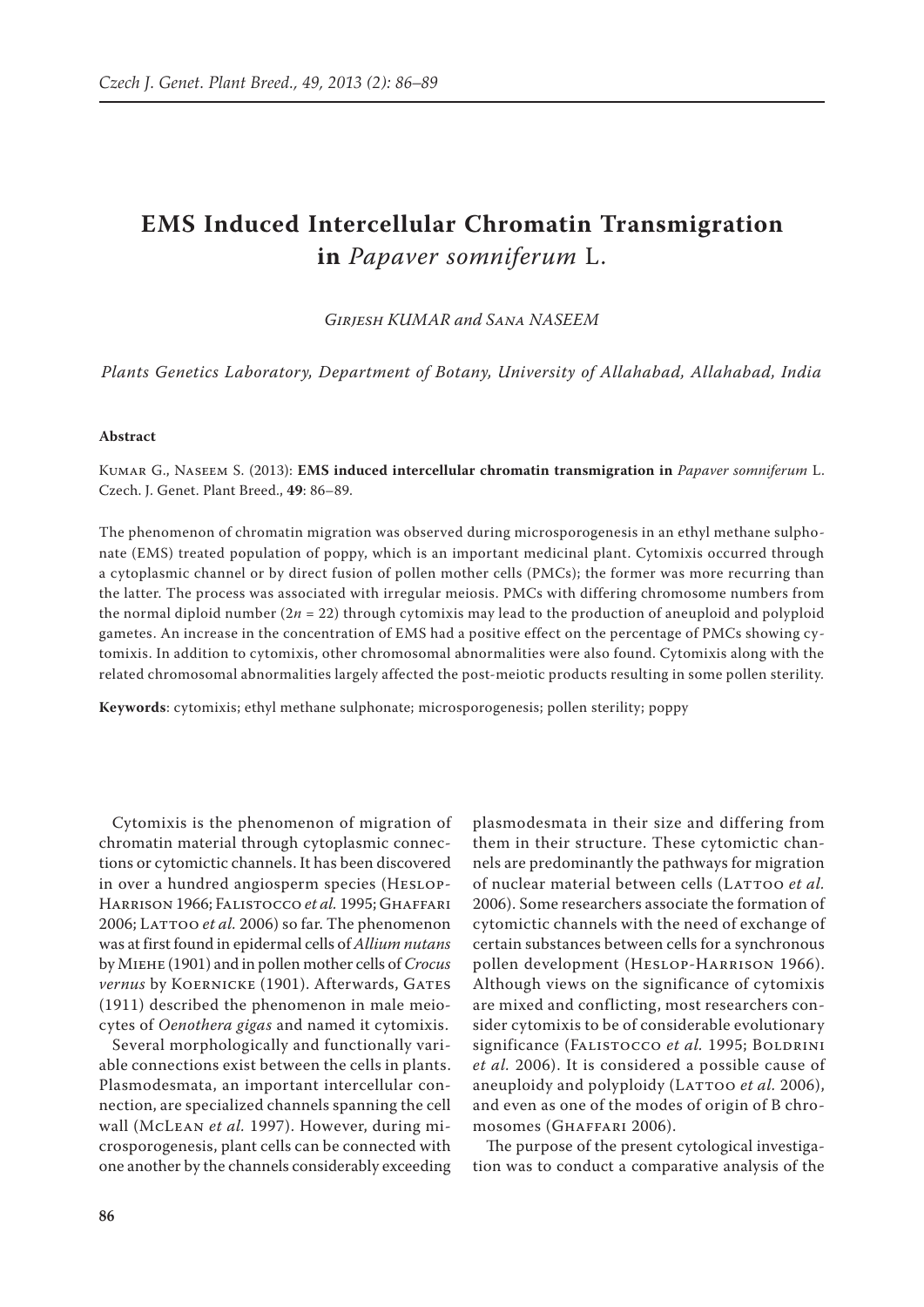cytomixis frequency in an ethyl methane sulphonate (EMS) treated population of poppy. The study focused on the characterization and consequences of the phenomenon in relation to the meiotic behaviour and reproductive success of the plant. Possible genetic causes, peculiarities at a cytological level, as well as its genetic significance were taken in account.

Seeds of a locally adapted inbred line of *Papaver somniferum* L. viz. Vivek were obtained from CIMAP, Lucknow. Dry and healthy seeds were standardized for approximately 12% moisture content and were pre-soaked in distilled water for 12 h. Seeds were then treated with EMS at 3 different concentrations (0.2, 0.4 and 0.6%) prepared in sodium phosphate buffer with 7.0 pH for 6 h. An untreated set was maintained as control. The treated seeds along with the control were sown in triplicates immediately in the field at the Experimental Research Farm of CIMAP, Lucknow, India, adopting the randomized complete block design (RCBD). For meiotic studies, young floral buds were fixed in a freshly prepared 1:3 acetic alcohol solution (Carnoy's fixative). Slides were prepared using an anther squash technique with 2% acetocarmine.

Cytological investigations of the control population of poppy revealed the species standard chromosome set  $(n = 11)$  with 11 bivalents at diakinesis (Figure 1A) and 11:11 chromosomal segregation at anaphase I (Figure 1B). However, cytomixis was observed in the EMS treated population (Figure 1C–K). The data of experimental results are presented in Table 1. The percentage of PMCs showing cytomixis exponentially increased with an increase in the concentration of EMS. The phenomenon was more efficient at early stages of meiosis I (Maheshwari 1950). Owing to cytomixis pollen mother cells (PMCs) with double chromosome complement as well as fewer chromosomes were observed. The chromatin transfer occurred through two types of intercellular connections, i.e. cytoplasmic channels and direct fusion. The former was more frequent than the latter (BAHL & Tyagi 1988; Haroun *et al.* 2004).

Generally, two PMCs were engaged in chromatin transfer but at times more than two and even more PMCs with chromatin masses distributed throughout the cytoplasm were observed. Enucleated PMCs that have completely transferred their nuclear content were found in good numbers. PMCs were mostly found to be connected with a single cytoplasmic channel. Multiple cytoplasmic channels were at a low frequency. PMCs having the cytoplasmic channel with one PMC and direct fusion with another PMC were observed. Cytomixis occurred not only at same stage, but also at different stages of meiosis. Two B-chromosomes were also observed during cytomixis.

Although the phenomenon has been reported in a large array of plant species, the factors responsible for cytomixis are rather ambiguous. Abnormal genetic behaviour due to treatment with a chemical mutagen (Kumar & Sharma 2002)



Figure 1. Meiotic stages of desynaptic variants; A – normal diakinesis (11 bivalents; arrow showing nucleolus), B – normal anaphase I (11:11 separation), C – PMC with double chromosome complement, D – chromatin transfer at early prophase  $I, E -$  mixing in group,  $F -$  complete transfer of sticky chromosomes at metaphase I leaving behind an empty PMC, G – channel formation at telophase I,  $H$  – fusion at telophase I,  $I$  – 2 B chromosomes (arrow) in PMC involved in mixing, J – mixing between tetrads, K – pollens (sterile unstained); scale bar: 4.2µm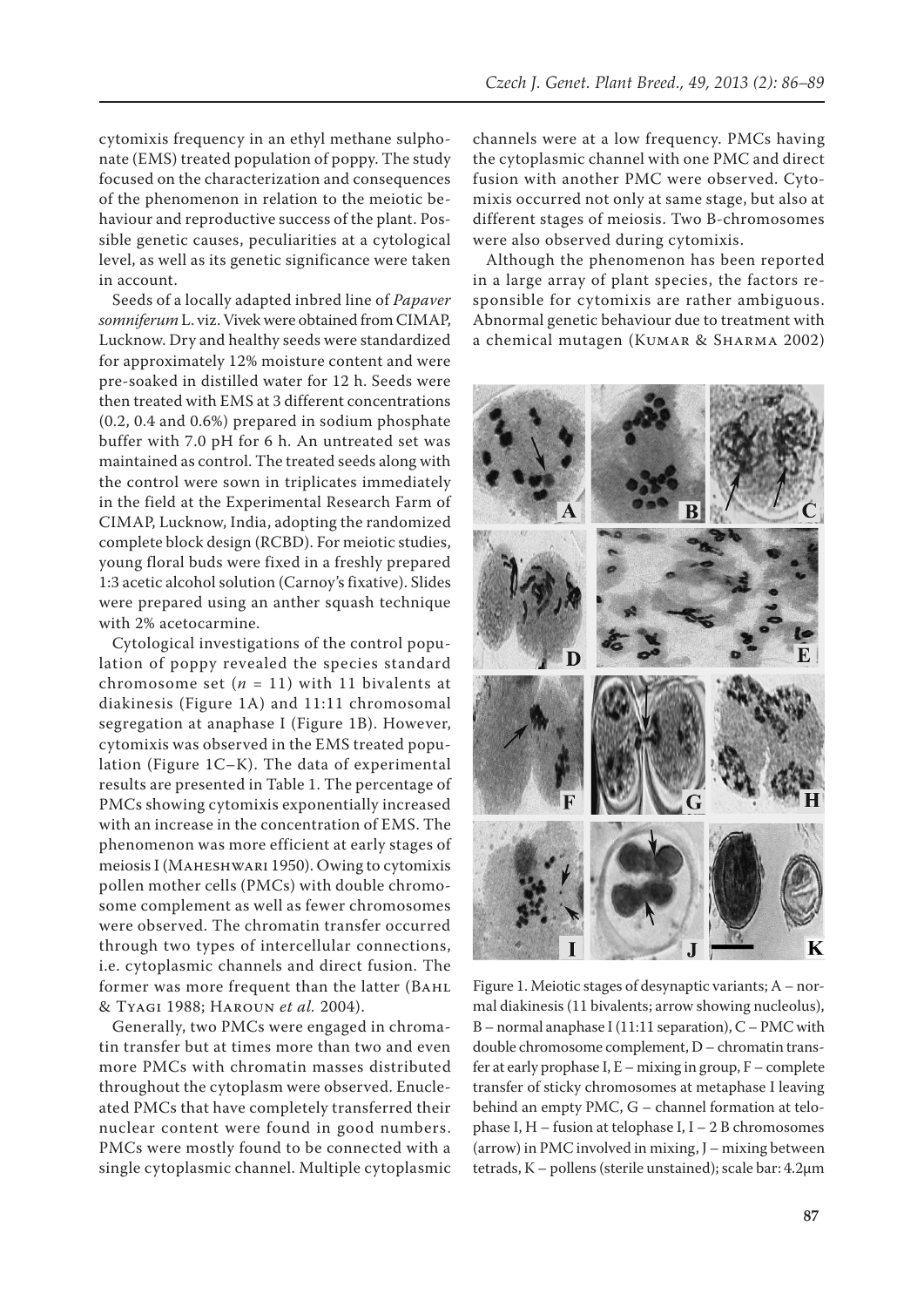|                               | <b>PMCs</b><br>observed<br>(total No.) | Cytomixis               |       |             |       |                     |                |    |                |                |                | Other          |                              |                                       |
|-------------------------------|----------------------------------------|-------------------------|-------|-------------|-------|---------------------|----------------|----|----------------|----------------|----------------|----------------|------------------------------|---------------------------------------|
| <b>EMS</b><br>conc.<br>$(\%)$ |                                        | <b>PMCs</b><br>involved |       | type $(\%)$ |       | meiotic stage (No.) |                |    |                |                |                |                | chromosomal<br>abnormalities | Pollen<br>viability (%)               |
|                               |                                        | (No.)                   | (%)   | <b>CC</b>   | DF    | P                   | M I            | ΑI |                | M              |                | T H            | (%)                          |                                       |
| Control                       | 235                                    |                         |       |             |       |                     |                |    |                |                |                |                |                              | 88.30-94.52<br>$(93.17 \pm 0.18)$     |
| 0.2                           | 214                                    | 21                      | 9.81  | 68.51       | 31.49 | 11                  | $\overline{5}$ | 1  | $\mathfrak{D}$ |                | $\mathcal{D}$  |                | 32.58                        | 71.43-87.21<br>$(81.15 \pm 1.14)$     |
| 0.4                           | 225                                    | 34                      | 15.11 | 61.54       | 38.56 | 13                  | $7^{\circ}$    | 5  | $\overline{4}$ | $\overline{1}$ | $\overline{2}$ | <sup>2</sup>   | 38.14                        | 58.04-75.38<br>$(62.59 \pm 1.43)$     |
| 0.6                           | 216                                    | 46                      | 21.29 | 55.25       | 44.75 | 18                  | 10             | 6  | 3              | 2              | 3              | $\overline{4}$ | 43.02                        | $46.74 - 60.20$<br>$(52.11 \pm 0.89)$ |

Table1. Effect of increasing the concentration of EMS on the frequency of cytomixis and other chromosomal abnormalities along with pollen viability

PMCs – pollen mother cells;CC – cytomictic channel; DF – direct fusion; P – prophase I; M I – metaphase I; A I – anaphase I; T I – telophase I; M II – metaphase II; A II **–** anaphase II; T II – telophase II

could be one of the possible causes attributed to cytomixis like in the present case. Various chromosomal abnormalities such as laggards, chromatin stickiness, precocious movement, unsynchronization, unorientation, micronuclei, single bridge, forward movement etc. were also recorded. The pollen viability was considerably reduced due to degeneration of cells with no or very little genetic material. Coenocytes were formed at early prophase-I. They may be formed either by the passage of a nucleus from one PMC into another (Price 1956) or through the fusion of PMCs (Mehra & Kalia 1973).

The present cytological investigation clearly reveals that EMS induced cytomixis in poppy may be considered to be a possible source of production of aneuploid and polyploid gametes. Such gametes can be used in breeding programmes to create genetic variability through changed chromosome numbers that may lead to improvement of some novel traits of the plant. Thus, EMS induced cytomixis in poppy should be given more attention in future studies.

*Acknowledgements.* The authors are extremely thankful to Prof. R. Rajasekharan, Director, CIMAP (Central Institute of Medicinal and Aromatic Plants), Lucknow, for providing the experimental field to grow the crop. Kind help and support of Dr. B. KUMAR, Scientist EII at CIMAP, Lucknow, is gratefully acknowledged. Sincere thanks to all the members of Plant Genetics Laboratory.

## **References**

- Bahl J.R., Tyagi B.R. (1988): Cytomixis in pollen mother cells of *Papaver dubium* L. Cytologia, **53**: 771–775.
- Boldrini K.R., Pagliarini M.S., do Valle C.B. (2006): Cell fusion and cytomixis during microsporogenesis in *Brachiaria humidicola* (*Poaceae*). South African Journal of Botany, **72**: 478–481.
- Falistocco E., Tosti N., Falcinelli M. (1995): Cytomixis in pollen mother cells of diploid *Dactylis*, one of the origins of 2*n* gametes. Journal of Heredity, **86**: 448–453.
- Gates R.R. (1911): Pollen formation in *Oenothera gigas*. Annals of Botany, **25**: 909–940.
- Ghaffari S.M. (2006): Occurrence of diploid and polyploidy microspores in *Sorghum bicolor* (*Poaceae*) is the result of cytomixis. African Journal of Biotechnology, **5**: 1450–1453.
- Haroun S.A., Al Shehri A.M., Al Wadie H.M. (2004): Cytomixis in the microsporogenesis of *Vicia faba* L. (*Fabaceae*). Cytologia, **69**: 7–11.
- Heslop-Harrison J. (1966): Cytoplasmic connections between angiosperm meiocytes. Annals of Botany, **30**: 592–600.
- Koernicke M. (1901): Über ortsveränderung von Zellkärnern. S.B. Niederhein, Ges Natur–U Heilkunde Bonn A, 14–25. (in German)
- Kumar G., Sharma V. (2002): Induced cytomixis in chick pea (*Cicer arietinum* L.). Nucleus, **45**: 24–26.
- Lattoo S.K., Khan S., Bamotra, Dhar A.K. (2006): Cytomixis impairs meiosis and influences reproductive success in *Chlorophytum comosum* (Thumb) Jacq. an additional strategy and possible implications. Journal of Biosciences, **31**: 629–637.